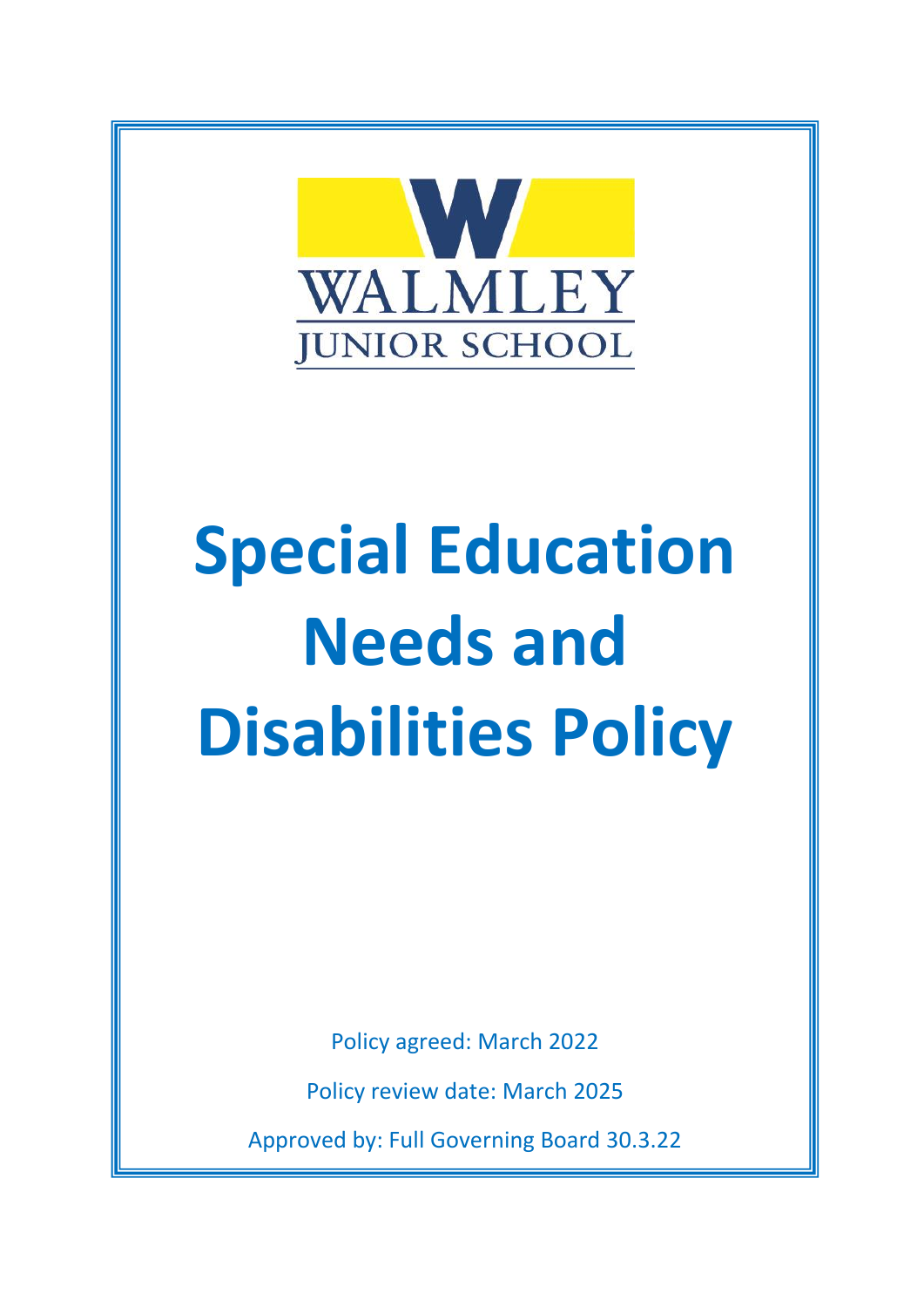# **Special Educational Needs and Disabilities (SEND) Policy**

#### **Curriculum Intent**

At Walmley Junior School, our intention for Special Educational Needs and/or Disabilities (SEND) is to ensure that all children receive a high-quality and ambitious education regardless of need or disability. We are committed to providing every child with the support and opportunities they need to ensure they reach their full potential. We are proud of the wide and balanced curriculum we offer all children, which is in line with the National Curriculum and the SEND Code of Practice, which is differentiated to enable children to understand the relevance and purpose of learning. Through high-quality planning, teaching and provision we pride ourselves on early identification and intervention for SEND to ensure that progress and opportunities are maximised. We provide an accessible learning environment which is tailored to the individual needs of all pupils. We develop children's independence and life skills and regularly monitor the progress of children with SEND, using a child-centred approach. We provide quality and relevant training for all staff members supporting children with SEND. We work in close partnership with parents and carers, external agencies and other professionals to enhance and develop our provision for children with SEND.

## **Curriculum Implementation**

At Walmley Junior School, every teacher is a teacher of SEND. As such, inclusion is a thread that runs through every area of the school enhanced by collaboration between senior leaders, teachers, support staff, external agencies, parents and most importantly, the child. At Walmley Junior School, pupils with SEND will be included in all aspects of the school day and provided with quality first teaching which is differentiated to their needs. They will be respected and their contributions valued and acknowledged. At Walmley Junior School, pupils with SEND may have 1:1 or small group intervention to support their Phonics, Reading, Writing or Maths learning. They may make part in interventions to support their social or emotional needs, such as working with a school mentor, school counsellor, our ASC lead practitioner or attending Friendship Club. Pupils with SEND may receive additional support with their speech and language development from our specialist teaching assistant. Some pupils with SEND may also be supported by specialists from external agencies, including Pupils School Support, Speech and Language Therapist, Educational Psychologist, Sensory Support, Physical Difficulties Support Service and Communication and Autism Team, to develop specific targets or programmes tailored to the child's individual needs.

#### **Curriculum Impact**

Children at Walmley Junior School feel happy, safe and respected. Behaviour at Walmley Junior School is exemplary and diversity is celebrated. All children demonstrate high levels of engagement in activities, developing their speaking, listening and social skills. Children with SEND make good progress at Walmley Junior School from their starting points due to quality differentiated teaching, the use of appropriate resources and small group intervention which meets the needs of the pupils. On leaving Walmley Junior School, children with SEND have developed good independence and life skills.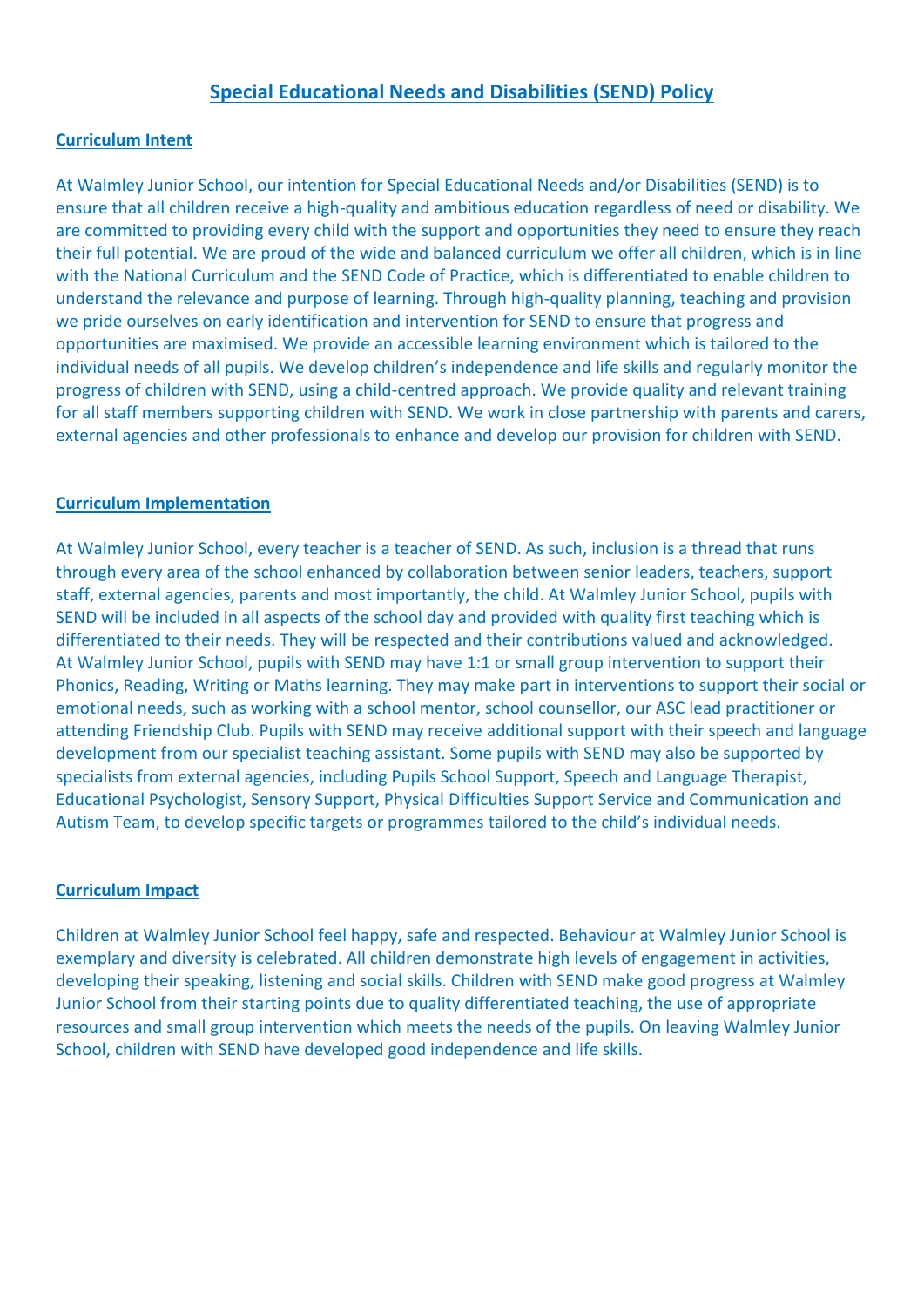#### **Introduction**

The Special Educational Needs and Disabilities (SEND) Policy supports the Statements of Inclusion in the National Curriculum and complies with the statutory requirements laid out in the SEND Code of Practice 0-25 (2014) and has been written with reference to the following guidance and documents

- Equality Act 2010: advice for schools DfE June 2014
- Schools SEN Information Report Regulations (2014)
- Statutory Guidance on supporting pupils at school with medical conditions (updated August 2017)
- The National Curriculum in England Key Stage 1 and 2 framework document Sept 2013
- Safeguarding Policy
- **•** Accessibility Plan
- Teachers' Standards 2012
- Keeping children safe in education

This policy was created by Karen Conway (Inclusion Leader) with Clare Kenny (SEND governor) in liaison with the SLT, staff and the parents at Walmley Junior School.

If you have any queries about SEND at Walmley Junior School, Karen Conway should be contacted on 0121 351 1346.

Additional queries can be directed towards Stuart Pearson, Headteacher and advocate for SEND on the senior leadership team.

Information about SEND can also be found on our website [https://walmley](https://walmley-jun.bham.sch.uk/parents/send-information/)[jun.bham.sch.uk/parents/send-information/](https://walmley-jun.bham.sch.uk/parents/send-information/)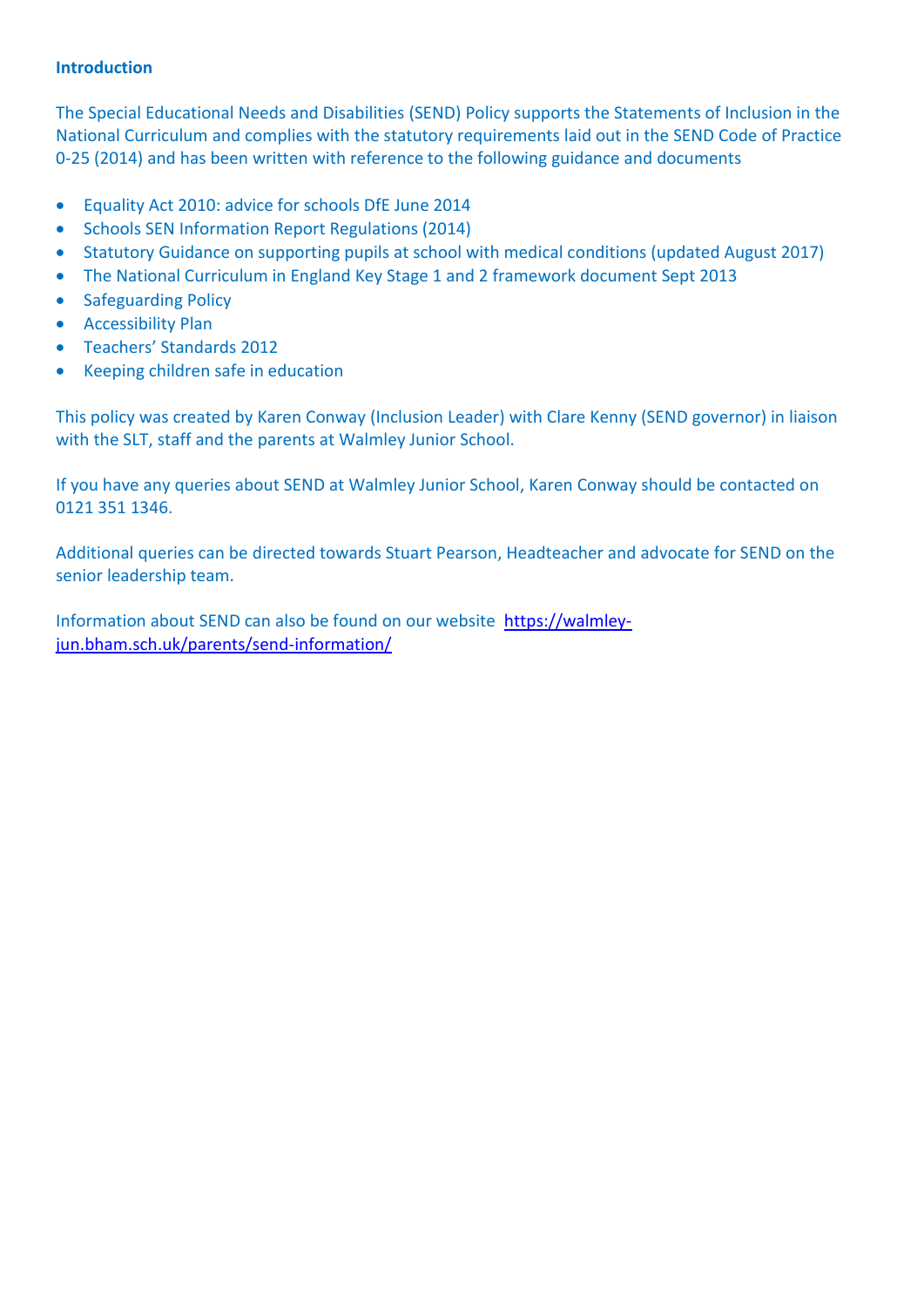## **Links with other school policies**

This policy should be viewed in conjunction with all other school policies.

## **Interpretation of Special Educational Needs**

Within our school we identify the needs of pupils by considering the needs of the whole child which includes not just the special education need or disability of the child. A child has a special educational need or disability if he/she has a difficulty that calls for special educational provision to be made for him/her. The SEND Code of Practice considers the four following areas of SEND:

- 1. Communication and interaction
- 2. Cognition and learning
- 3. Social, emotional, mental health difficulties
- 4. Sensory and/or physical

A child has a learning difficulty if he/she has;

- a significantly greater difficulty in learning than the majority of children of the same age.
- a disability that either prevents or hinders the child from making use of educational facilities of a kind provided for children of the same age in mainstream schools or mainstream post 16 institutions.

We also consider what is NOT SEND **but** may impact on progress and attainment:

- Disability (The Code of Practice outlines the "reasonable adjustment" duty for all settings and schools provided under current Disability Equality legislation – these alone do not constitute SEND)
- Attendance and punctuality
- Health and welfare
- English as an additional language
- Being a looked after child
- Being a child of serviceman/woman

A child must not be regarded as having a learning difficulty solely because any of the above circumstances.

Special Educational provision means:

For a child aged between 0 and 25 years of age, educational provision which is additional to, or otherwise different from, the educational provision made generally for children of the child's age in maintained schools and colleges other than special schools in the area.

1. Basic Information about School's Special Education Provision

The Governing Body does its best to secure the necessary provision for any pupil identified as having SEND. There is a governor who has a specific role to monitor and report on this provision. The nominated governor works closely with the Inclusion Leader so that reports to the Governing Body are up to date.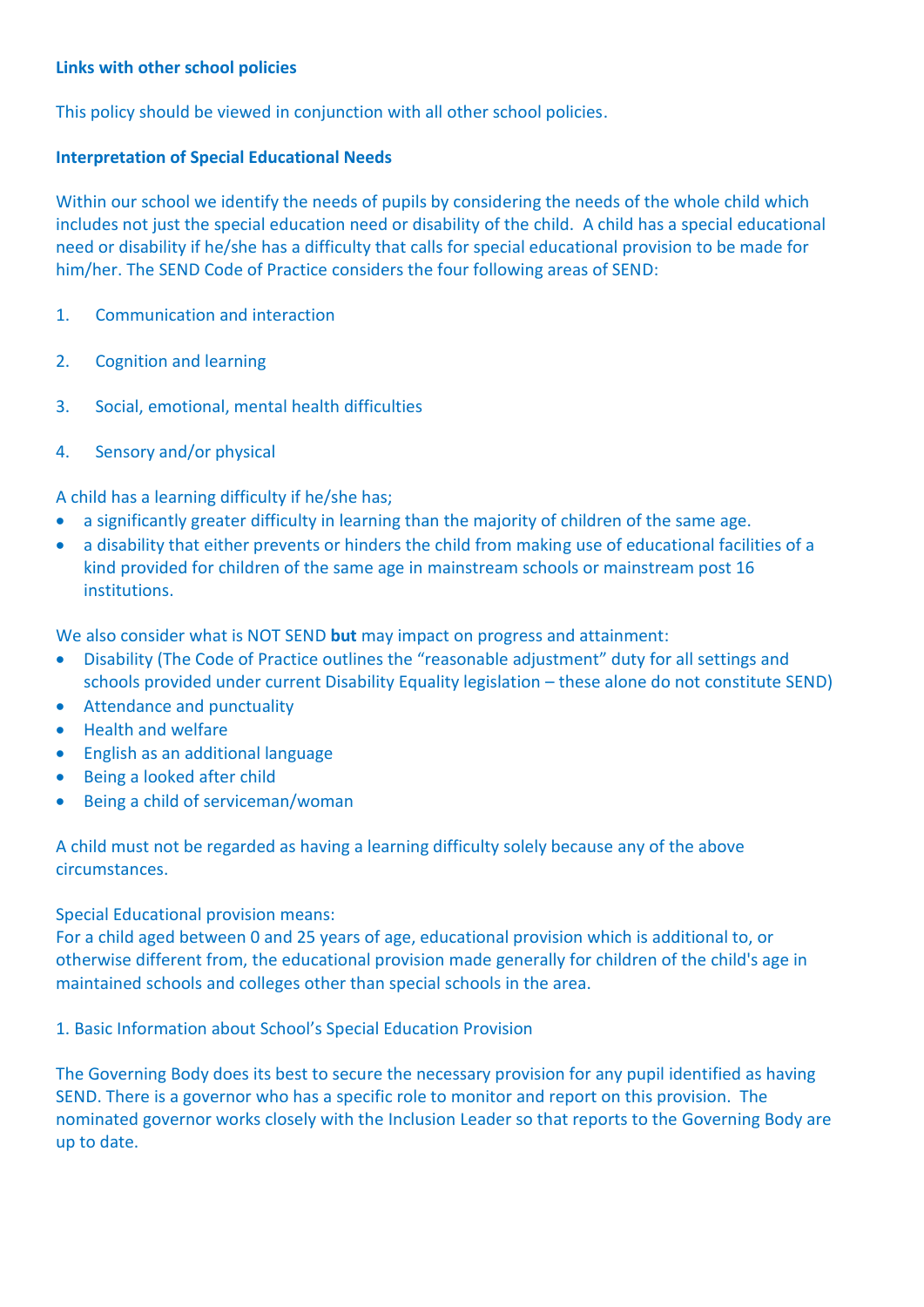# i) Principles

At Walmley Junior School we believe:

- all children shall be given access to a broad, balanced and well-structured curriculum including the National Curriculum suitable to their needs, by using a flexible approach
- all children are entitled to experience success
- consideration of SEND crosses all curriculum areas and all aspects of teaching and learning
- all special educational provision is more effective if pupils and parents are fully involved and informed
- the class teacher is responsible for meeting the special educational needs of pupils in their class within the constraints of the resources of the school
- special provision should relate to the individual needs of the pupil.

# ii) Objectives

- to identify, as early as possible, the individual needs of all pupils and make appropriate provision
- to provide individual targets for pupils with special educational needs and involve the parents and pupils in the planning and implementation process
- to recognise any children with specific learning difficulties and involve their parents and adapt teaching and general classroom practice accordingly
- to employ a flexible range of teaching strategies that are additional to and different from those generally made for their peer group
- to recognise gifted and talented children and to make provision to develop their potential
- to recognise that some children will need 'nurture support', either long or short term, following a change in circumstances, bereavement and loss

# 2. Co-ordination of Special Educational Needs

The school has a non-class based Inclusion Leader (Karen Conway) who is also the Special Educational Needs and Disabilities Coordinator (SENDCO). She co-ordinates provision for children with SEND across the whole school.

The role of the Inclusion Leader within the school is:

- overseeing the day-to-day operation of the school's SEND policy
- co-ordinating provision for children with SEND
- liaising with the relevant designated teacher where a looked after pupil has SEND
- advising on the graduated approach to providing SEND support and deliver or arrange staff training where appropriate
- advising on the deployment of the school's delegated budget and other resources to meet pupils' needs effectively
- liaising with parents of pupils with SEND
- liaising with other schools, health and social care professionals, and independent or voluntary bodies
- being a key point of contact with external agencies, especially the local authority and its support services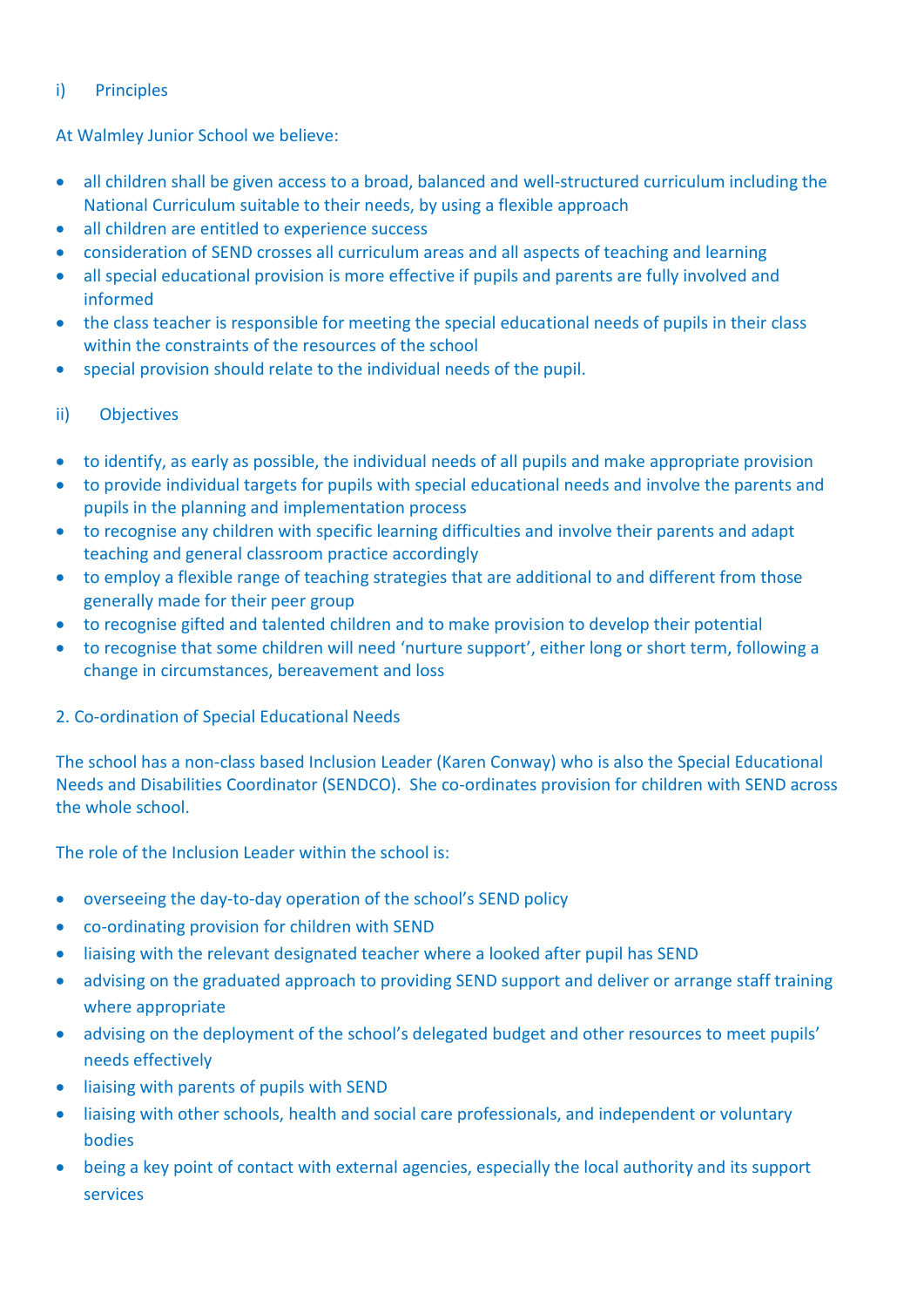- liaising with previous or potential next providers of education to ensure a pupil and their parents are informed about options and a smooth transition is planned
- working with the Headteacher and school governors to ensure that the school meets its responsibilities under the Equality Act (2010) with regard to reasonable adjustments and access arrangements
- taking an active role in networking groups, attending meetings when required
- ensuring that the school keeps the records of all pupils with SEND up to date

The Headteacher has the responsibility for the day-to-day management of all aspects of the school's work including provision for pupils with SEND. He will keep the governing body fully informed and will work closely with the Inclusion Leader.

Teaching Assistants and Learning Support Assistants work with pupils throughout the age range.

# 3. Admission Arrangements

Walmley Junior School follows admission arrangements as laid down by Birmingham LA.

## 4. School Specialisms

All staff have experience of working with children of varied abilities and needs.

## 5. Building Accessibility

The school site is suitable for children with physical disabilities. We have two areas suitable for those with physical difficulties. The site has a dropped kerb, ramps and doors wide enough to enable wheelchair access. Please see guidance in Accessibility Plan.

#### 6. Resources

Funding for SEND is allocated by the LA to enable the school to fulfil its statutory obligation. The Headteacher uses much of this to provide appropriate SEND staffing, but an element of funding is delegated to the Inclusion Leader for:

- resources to support children with SEND
- addressing training needs of herself and other staff
- traded services of external specialist support (Educational Psychologist, Speech and Language Therapy etc.).

# 7. Identification, Assessment and Review Procedures (Assess, Plan, Do, Review)

Pupils with special educational needs are identified as early as possible from various sources: prior assessment in the Infant School, parental concern, initial teacher assessment in Yr 3, concerns from teaching and support staff, National Curriculum assessments (SATs), standardised ability tests, regular teacher assessments and previous school records/reports. The information forms the basis for planning a differentiated program to meet a recognised need.

The Code of Practice sets out a four-part cycle called the graduated approach. This approach is seen as a continuous and systematic cycle of assessment, planning, do and review.

'Where a pupil is identified as having SEND, schools should take action to remove barriers to learning and put effective special education provision in place. This SEND support should take the form of a four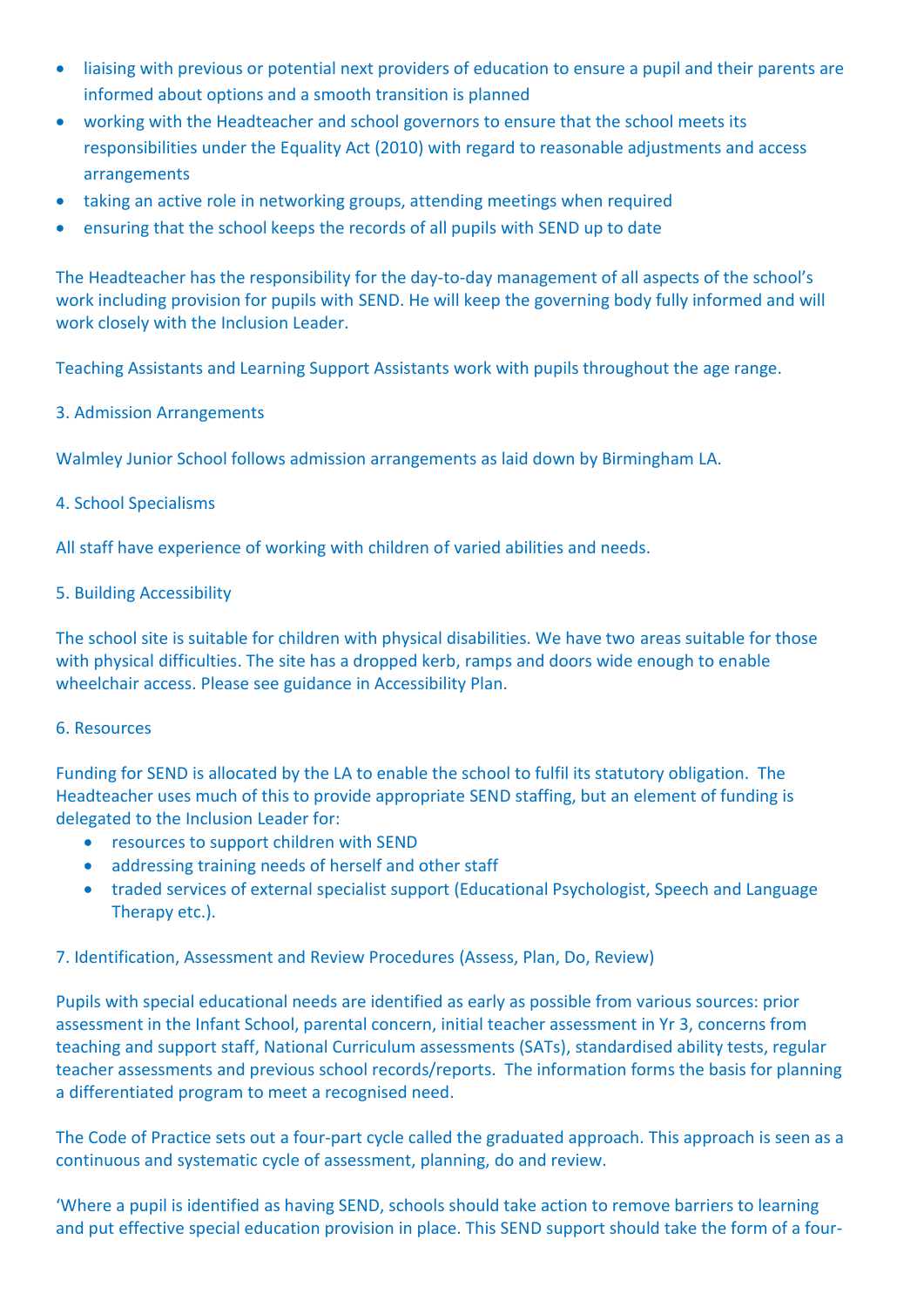part cycle through which earlier decisions and actions are revisited, refined and revised with a growing understanding of the pupil's needs and of what supports the pupil in making good progress and securing good outcomes. This is known as the graduated approach.' (6.44 page 89 - SEND Code of Practice)

Teachers are responsible and accountable for the progress and the development of the pupils in their class, including where pupils access support from teaching assistants or specialist staff.

#### **Our approach to identification (Assess, Plan, Do, Review)**

#### **Assess**

Teachers or parents raise a concern about a pupil's rate of progress. Teachers, with the support of the Inclusion Leader, will carry out an analysis of need, drawing on teacher assessment, previous progress/attainment, the individual's development in comparison to their peers and national data and views of parents and external support services, if necessary.

Assessments will be reviewed regularly.

## **Plan**

The teacher and Inclusion Leader will agree, in consultation with the parent (and child if appropriate), short term targets, adjustments, interventions and support to be put in place, along with expected progress with a clear date for review. All staff who work with the child will be made aware of this. This will be recorded in the child's ILP.

## **Do**

The teacher remains responsible for the child, regardless of who delivers lessons/interventions. They will work closely with Teaching Assistants (TAs) involved to plan and assess the impact of support/intervention and how they can be linked to classroom teaching. The Inclusion Leader will support the teacher as needed.

#### **Review**

The effectiveness of support and interventions and their impact on the pupil's progress will be reviewed at or before the agreed date. Parents will have clear information about the impact of support and interventions provided and be involved in next steps.

EHCPs must be reviewed at least annually.

# **Individual Learning Profiles**

In partnership with the pupil, parents and the team around the child including appropriate agencies, an Individual Learning Profile will be created. These are reviewed four times a year and updated to ensure they continue to reference personalised learning and provide living records of what needs have been identified and how to remove barriers to learning effectively. They will include short term targets, agreed between the teacher, Inclusion Leader, the parent and the child.

# **Criteria for exiting the SEND List**

Although in the first instance it is our intention that we provide short term appropriate support to enable our pupils to succeed, at times pupils may require longer term support. Any movement through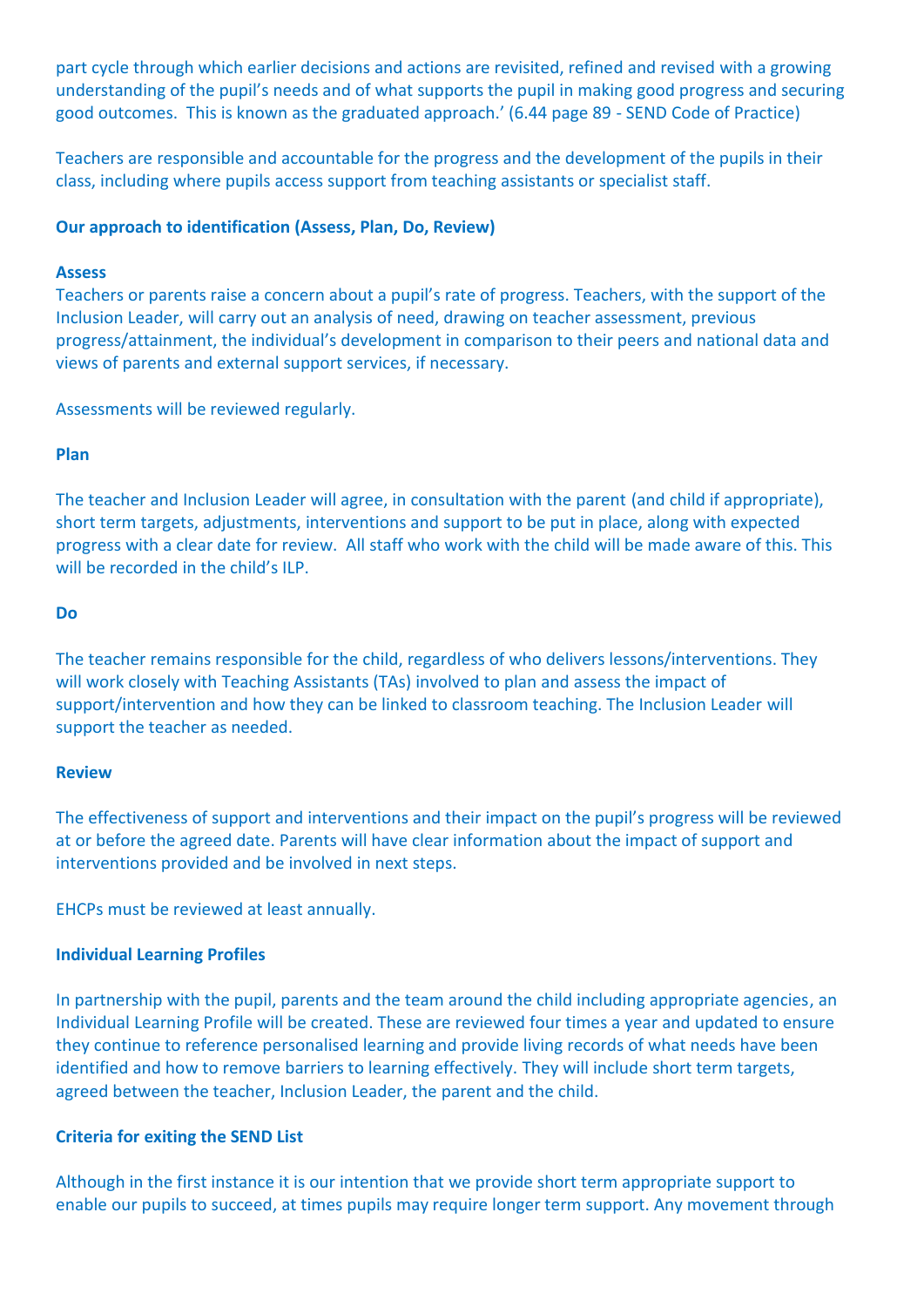or from the Code of Practice stages will be done through consultation with the Inclusion Leader, class teacher, parents and, where appropriate, the pupil.

# **8. Monitoring children's progress**

The school's system for observing and assessing the progress of individual children will provide information about areas where a child is not progressing satisfactorily. Under these circumstances, teachers will need to consult with the Inclusion Leader to consider further support. This review may lead to the conclusion that the pupil requires help over and above that which is normally available within the particular class. The key test of the need for action is evidence that current rates of progress are inadequate. Adequate progress can be defined in a number of ways. It might be progress which:

- closes the attainment gap between the child and their peers;
- prevents the attainment gap growing wider;
- is similar to that of peers starting from the same attainment baseline, but less than that of the majority of peers;
- matches or betters the child's previous rate of progress;
- ensures access to the full curriculum;
- demonstrates an improvement in self-help, social or personal skills;
- demonstrates improvements in the child's behaviour.

# **9. Targeted Support**

When a class teacher or the Inclusion Leader identifies a child with SEND, the class teacher will provide interventions that are additional to and different from those provided as part of the school's usual differentiated curriculum. The triggers for intervention through this category of support will be concern, underpinned by evidence, about a child who, despite receiving differentiated learning opportunities makes:

- little or no progress even when teaching approaches are targeted particularly in a child's identified areas of weakness
- shows signs of difficulty in developing literacy or numeracy skills which result in poor attainment in some curriculum areas
- presents persistent emotional or behavioural difficulties which are not improved by the behaviour management techniques usually employed in the school
- has sensory and/or physical difficulties and continues to make little or no progress despite the provision of specialist equipment
- has communication and/or interaction difficulties and continues to make little or no progress despite the provision of a differentiated curriculum
- continues working at a level substantially below that expected of pupils of a similar age.

# **10. Specialist Support**

Where a child continues to make less than expected progress, despite evidence-based support and interventions that are matched to the child's needs, school will consider involving specialist support, including those from outside agencies. Parental consent will always be asked for before involving an outside agency.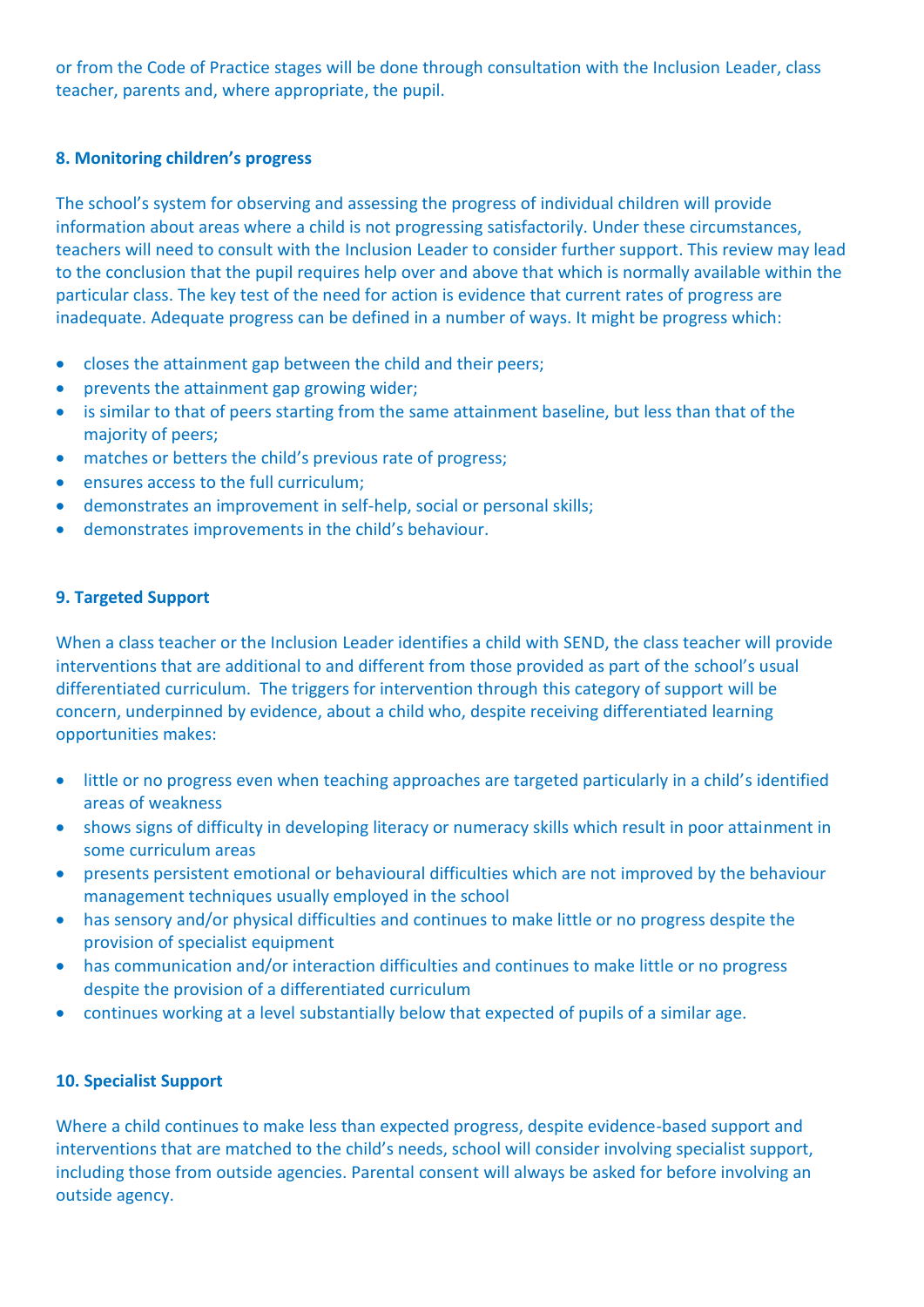In some cases outside professionals from health or social services may already be involved with the child. Where these professionals have not already been working with the school staff, the Inclusion Leader may contact them if the parent agrees.

The external specialist may act in an advisory capacity or provide additional specialist assessment or be involved in teaching the child directly. The strategies for supporting the child will be implemented, at least in part, in the normal classroom setting.

## **Nature of intervention**

The Inclusion Leader and the child's class teacher will decide on the action needed to help the child to progress in the light of their earlier assessment. This may include:

- different learning materials or special equipment
- some group or individual support
- extra adult time to devise the nature of the planned intervention and to monitor its effectiveness
- staff development and training to introduce more effective strategies
- access to LA support services for one-off or occasional advice on strategies or equipment.

#### **Assessment and Review of progress**

The targets will reflect that which is additional to, or different from, the differentiated curriculum. Parents will be invited to review targets at least termly, where a decision will be taken as to the next stage in the progressive strategy approach. In some cases the review will be chaired by the Inclusion Leader and school staff or support agencies will also be invited to attend.

# **11. Education Health and Care Plan (EHCP)**

Where, despite the school having taken relevant action to identify, assess and meet the SEND of a child, the child is not making expected progress, the school will consider requesting an Education, Health and Care assessment. This can also be requested by parents or outside agencies.

A request for an EHC assessment involves consideration by the LA, working co-operatively with parents, the child's school and as appropriate, other agencies, as to whether an EHCP is necessary. The LA may decide that the degree of the pupil's learning difficulty and the nature of the provision necessary to meet the child's special educational needs is such as to require the LA to issue an Education Health and Care Plan outlining the SEND provision.

All EHCPs must be reviewed at least annually with the parents, the pupil, the LA, the school and other professionals involved.

At the review in Year 5, the aim should be to give clear recommendations as to the type of provision the child will require at the secondary stage. Year 5 reviews take place in the Summer term and require parents to name the secondary school they would prefer their child to attend in Year 7. The Inclusion Leader will support parents in making this decision, if necessary.

#### **12. Access to the Curriculum**

The school aims to keep children identified as having SEND in their own classroom following the normal curriculum wherever possible. Special needs will be considered within all areas of curriculum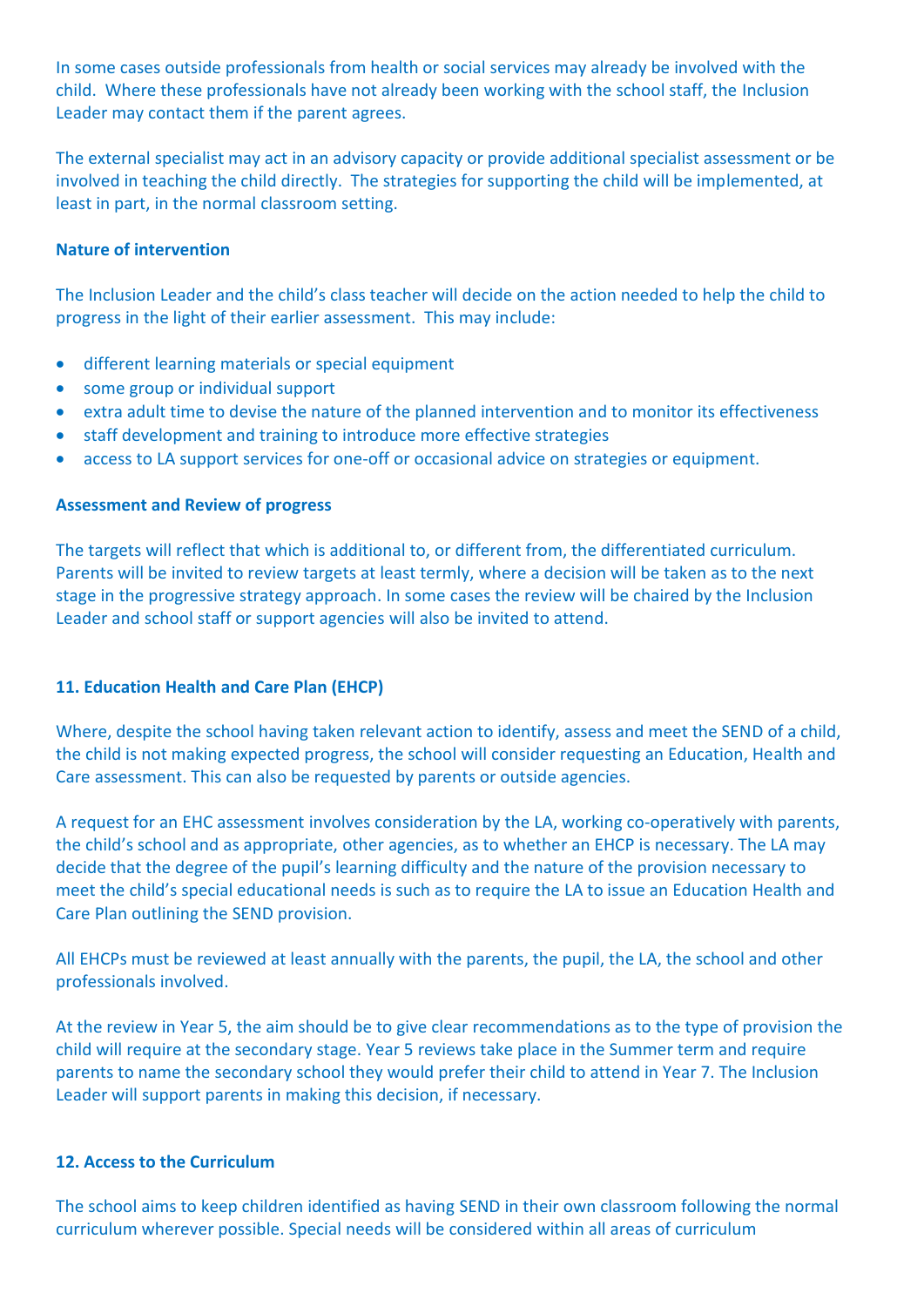development. The teacher, Inclusion Leader, or Teaching Assistant can support the children within the classroom or to maximise learning, withdraw the children for individual work or to work in a group of other children with similar needs. Withdrawal groups are timetabled to ensure that access to a broad curriculum is not denied. The Inclusion Leader can provide advice to class teachers to help them differentiate the curriculum for all pupils, especially pupils with special educational needs or disabilities. Teaching strategies can include flexible grouping, use of ICT, independent access to resources or opportunities to record learning in a variety of ways.

All pupils are valued members of our school and are offered equal opportunities. We aim to recognise the strengths of all pupils and build on these to nurture respect and esteem for oneself and each other in all areas of the curriculum. We have high expectations for all pupils in line with our behaviour policy.

#### **13. Evaluation of SEND Provision**

SEND will appear as an agenda item at each full meeting of the Governing Body.

The Governing Body will be advised by the Inclusion Leader, the Headteacher and the SEND Governor and if necessary will instigate an action plan to address any perceived problems.

The Governors will evaluate the success of the policy each year with the Inclusion Leader and the SEND Governor.

The SEND Governor will be responsible for:

- monitoring the progress in general of children with SEND.
- liaising with the Headteacher and the Inclusion Leader prior to reporting to the Governing Body.

#### Allocation of resources:

 The Headteacher informs the Governing Body of how the funding allocated to support SEND has been used.

#### **14. Complaints Procedure**

Please refer to the Walmley Junior School Complaints Policy.

#### **15. Staff Training**

All teaching and non-teaching staff and governors are aware of, and attend as appropriate, relevant inservice training courses. Support to all staff is given by the Inclusion Leader. The Inclusion Leader attends training courses and feedback is given to staff. When appropriate, school in-service training for SEND will involve other schools and support agencies. The Inclusion Leader is responsible for managing an element of the training budget to address staff training needs in SEND.

#### **16. Supporting pupils and families**

Parents are guided towards the new LA local offer and can source this through our SEND Information Report on our website or the following link:<https://www.localofferbirmingham.co.uk/>